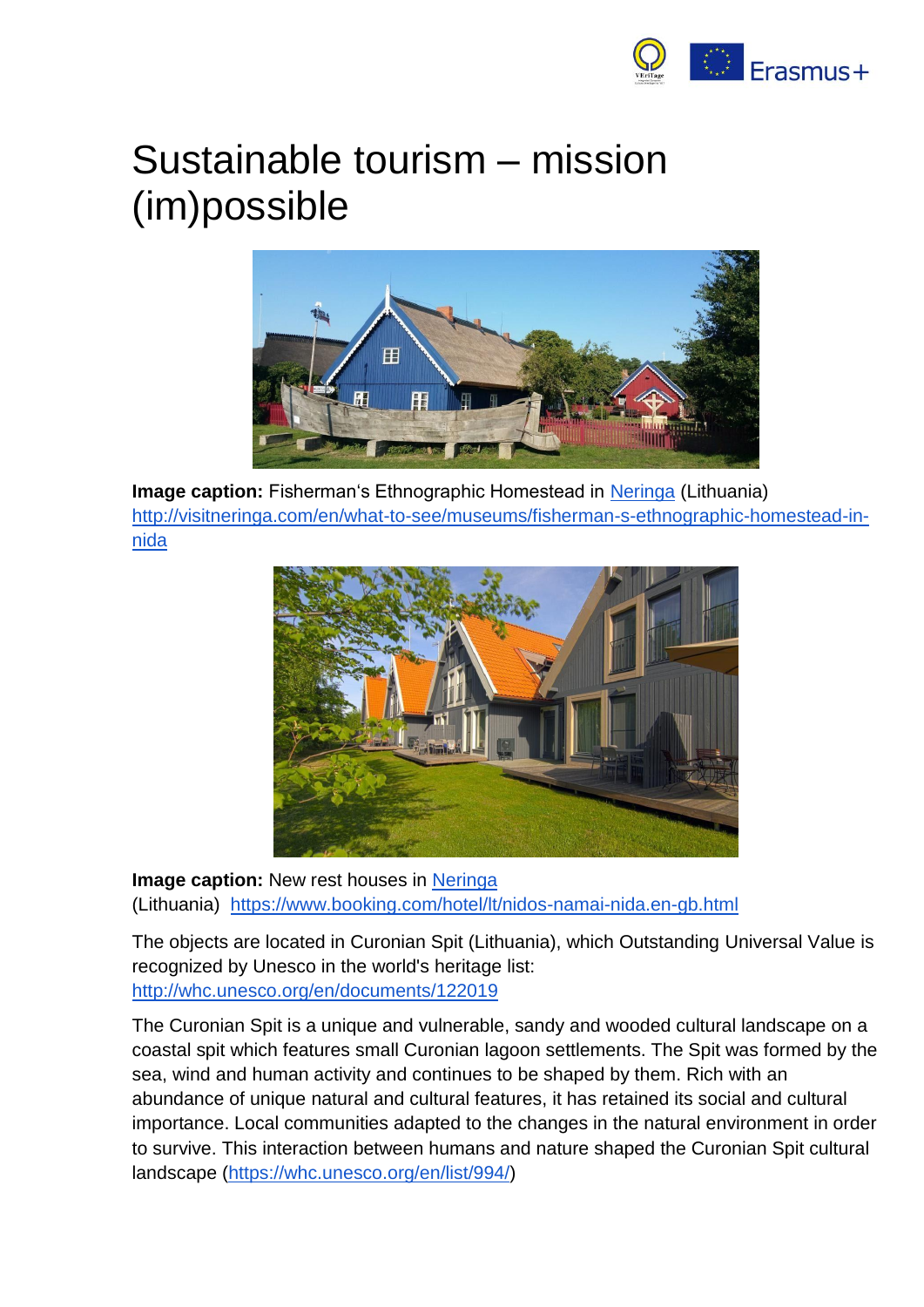

# CONTENT

| <b>General overview</b>                                         |    |
|-----------------------------------------------------------------|----|
| Wind, waves and the human. Activity overview                    | 4  |
| 1st activity "Social responsibility vs or & legal requirements" | 5  |
| 2st activity "Preservation vs evolution"                        | -9 |
| <b>Resources</b>                                                | 12 |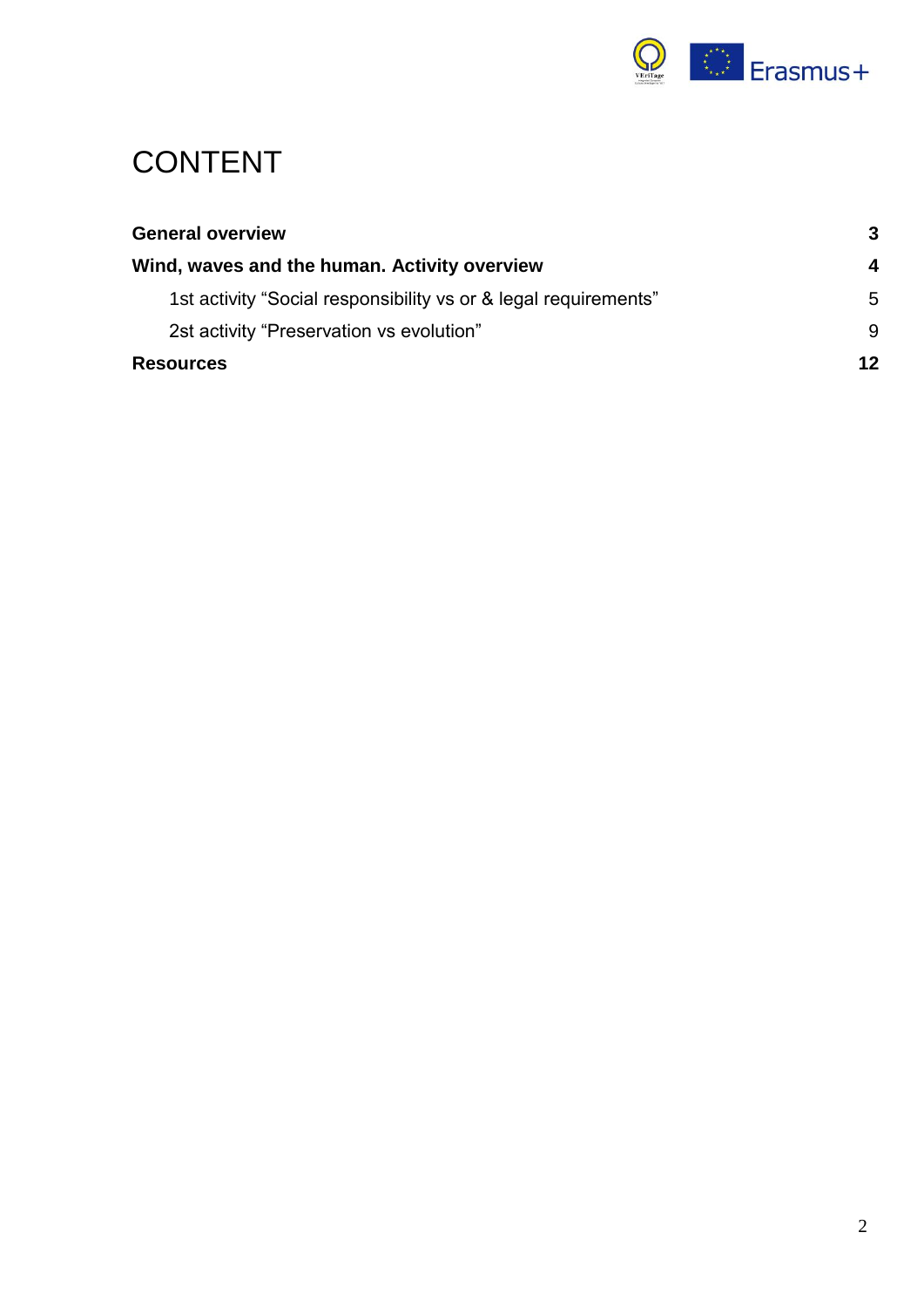

# <span id="page-2-0"></span>General overview

Over the last decades, tourism has become one of the leading socio-economic sectors in the world today. The World Tourism Organization (UNWTO) states that in 2018 there were a record 1.4bn international tourist arrivals, arise of 6% over 2017. There are opportunities for new business establishments, working places, improvement of livelihoods, renewal of places and communities, and the promotion of natural and cultural heritage if tourism is properly managed.

Among the different motivations for travelling, visiting cultural sites and discovering local customs and traditions rank high on traveler's list (e.g. initiative GiUnesco: [https://www.youtube.com/watch?v=iNjQ4jAOkVU\)](https://www.youtube.com/watch?v=iNjQ4jAOkVU) tourism thus forms an important component of international tourism and can contribute to ensure the conservation of heritage, foster mutual understanding and a sense of pride in host communities.

Tourism also has a special, two-way relationship with the environment. On the one hand, it is an industry bound to territory, dependent on the national, regional and local resources of a country. The quality of the environment is essential, as this is very often what attracts people to visit a place, and persuades them to return. Evidence of this can be found in the 2016 edition of the EU Eurobarometer [survey](https://ec.europa.eu/growth/tools-databases/vto/eurobarometer) on Europeans' preferences on tourism, confirming that nature and landscape remain predominant factors in choosing holiday destinations, while the quality of natural features continues to be the main reason for wanting to return to the same place. On the other hand, tourism has major impacts on the environment, not least due to the sheer size of the industry. It is one of the world's largest and fastest-growing economic sectors.

To ensure that tourism is used effectively as a tool for cultural preservation, the World Tourism Organization is working closely with the UNESCO World Heritage and Sustainable Tourism Programme to create an international framework for sustainable tourism management at world heritage sites. Considering that more than 40% of the world heritage sites listed by UNESCO are in Europe and that seven out of the ten most visited countries in the world are European, the safeguarding of these sites needs the contribution of each of us. European policy, social responsibility, interest of different social groups will be explored within this exercise.

#### References:

<https://www.e-unwto.org/doi/pdf/10.18111/9789284416608> [https://www.europarl.europa.eu/RegData/etudes/BRIE/2017/599327/EPRS\\_BRI\(2017\)599](https://www.europarl.europa.eu/RegData/etudes/BRIE/2017/599327/EPRS_BRI(2017)599327_EN.pdf) [327\\_EN.pdf](https://www.europarl.europa.eu/RegData/etudes/BRIE/2017/599327/EPRS_BRI(2017)599327_EN.pdf)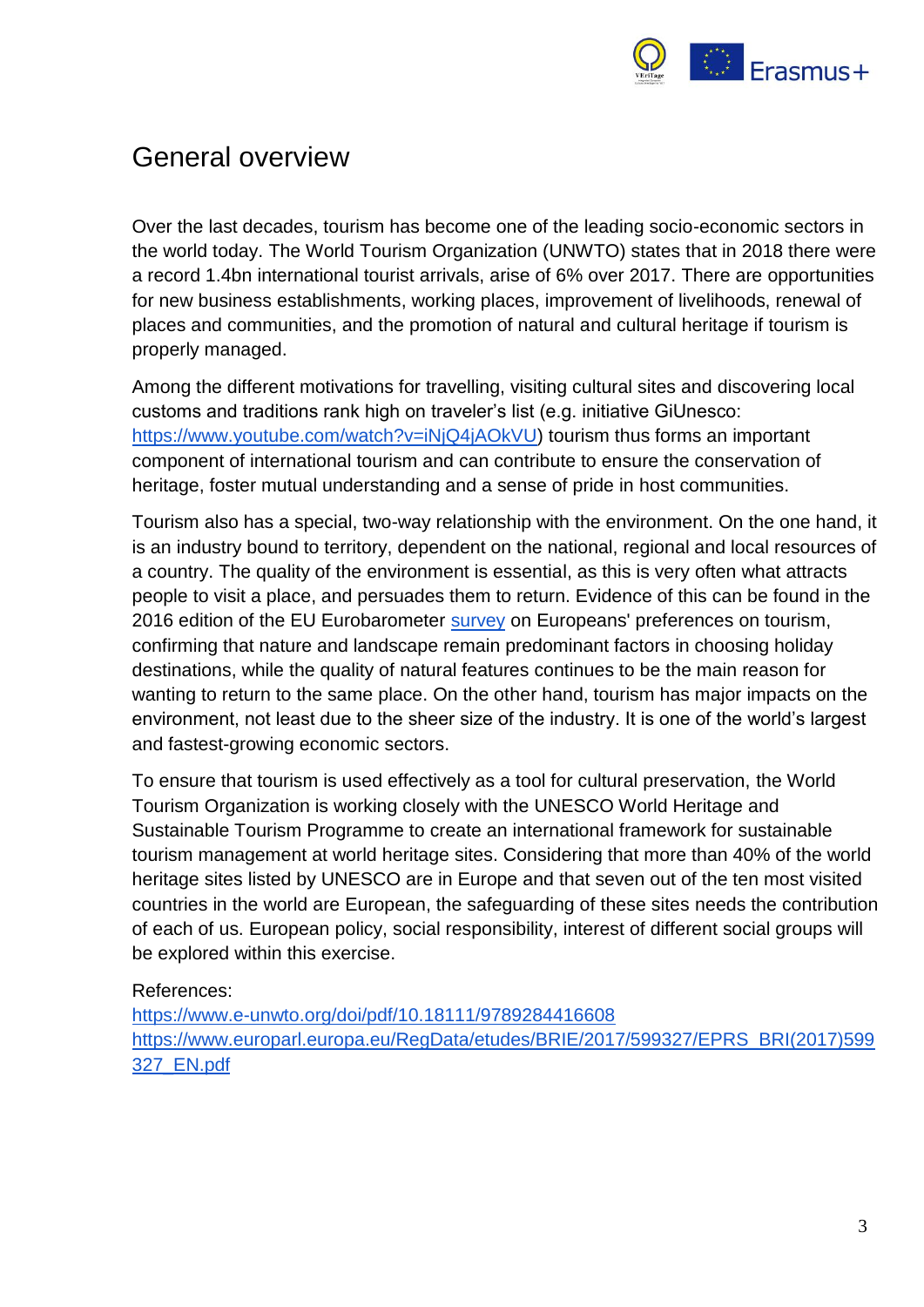

# <span id="page-3-0"></span>Wind, waves and the human. Activity overview

All the exercises in this workbook are designed to improve the competencies of those working or future workers of the tourism and related sectors, which can help to attract more clients, properly meet their expectations and needs, and contribute to business development. However, what impact tourism has on the uniqueness of the sites to be visited, the areas to be protected, what are the interests of social groups in society today business or nature lovers, is it possible to find a compromise – the activities described within this exercise invites to learn about and discuss this topic.

The exercise consists of 2 activities. In the first part, students will be introduced to the rules valid for visitors to protected areas. By examining them, students will have the opportunity to learn more about their designation - why the rules are applied, what is sought effect of them, why they can be (non-)convenient to tourists, and how different wording can increase their effectiveness. During the activities of this exercise, students will be able to discover that in order to explain a topic - a rule to other people, we learn a lot of new and useful things ourselves.

The second activity will provide the opportunity for students to develop the knowledge acquired in the first part of the exercise. By participating in debates between representatives of different interest groups, students will get acquainted with the relevant national and European Union legislation, look for practical examples to substantiate the benefits of their interests, learn the principles of constructive dialogue and compromise relevant to the individual, group, personal or social interests.

## **General objective:**

- to encourage students to become aware of the policy of world heritage protection;
- to raise awareness for the cultural heritage preservation necessity;
- to help to understand the impact of the human activities for the sustainability of cultural heritage sites.

The activity can by applied for the VET students of various programmes during the subject related to #literacy,#foreign languages, #law, #environmental protection, #social sciences related subjects.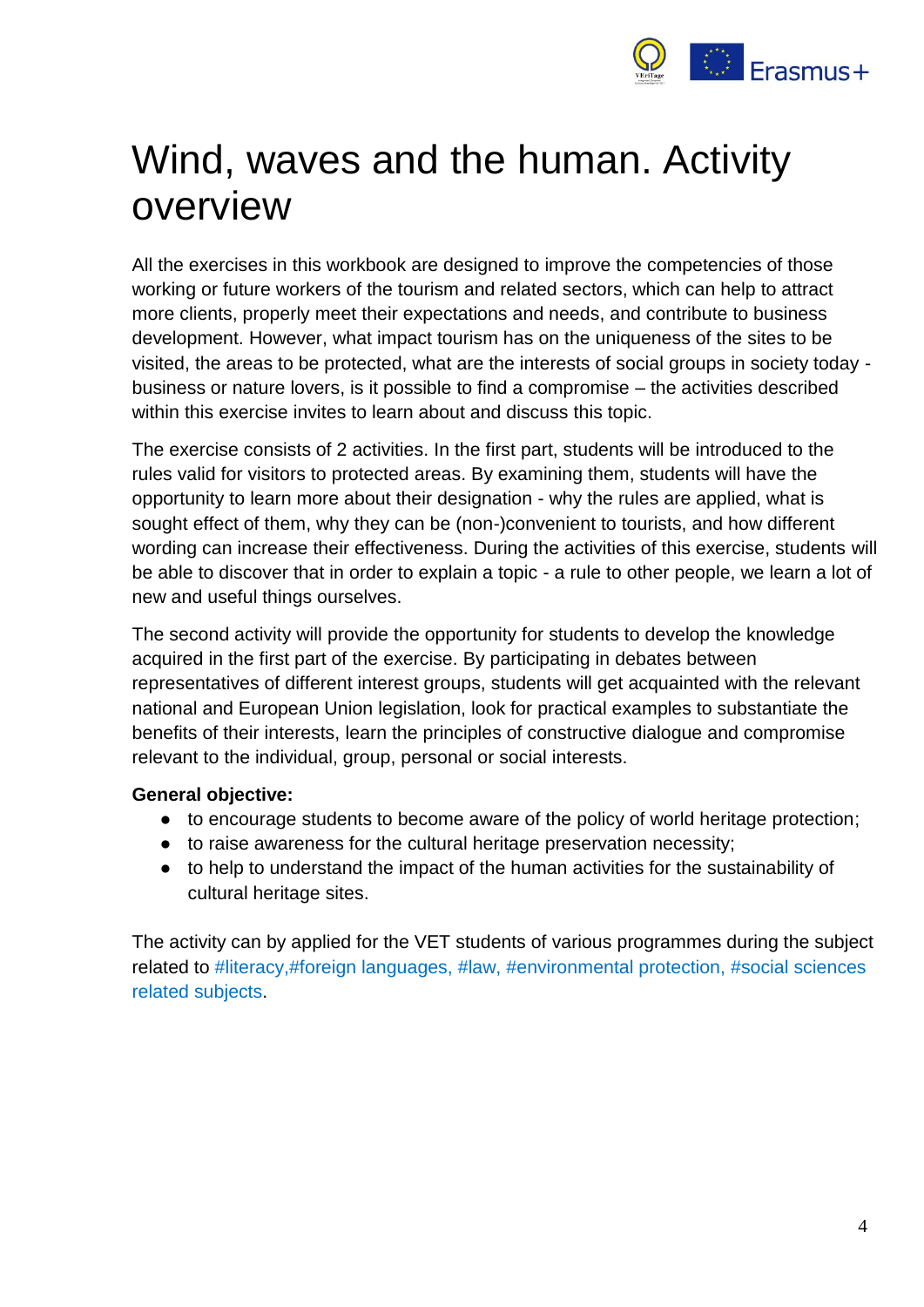

# **Descriptive activity sheet**

# <span id="page-4-0"></span>**1st activity "Social responsibility vs or & legal requirements"**

**Resources for the activity implementation.** Internet, computer, white board.

Activity starts by introducing the situation, the students have to empathize with:

*Imagine the situation: you are representative of the Curonian Spit national park Nida visitors centre. Today you received a visitor who wonders not only about do's and don'ts, announced in the infostands of the park, but also wants to understand the background of it. He is not sure about the necessity of them, because they make barriers for his planned experiences (he is a nature photographer).* 

Use the list provided here <http://visitneringa.com/en/information/park-information> and provide a short and clear explanation for him – why are they here and what circumstances can cause prohibited actions? What could be other means able to encourage the awareness of the students? The explanation about the legal requirements should also reflect a common social responsibility attitude to help the visitor to understand the need to keep the rules not only because of fine but also understand the need for the preservation of the object.

To encourage the student's interest on the topic of the exercise and help the student to understand the importance of sustainable tourism policy teacher should offer to watch these video, and discuss with the students about it:

[https://www.cbsnews.com/news/venice-italy-threatened-mass-tourism-unesco-world](https://www.cbsnews.com/news/venice-italy-threatened-mass-tourism-unesco-world-heritage-site-in-danger/)[heritage-site-in-danger/](https://www.cbsnews.com/news/venice-italy-threatened-mass-tourism-unesco-world-heritage-site-in-danger/)

[https://www.thebrooke.org/news/responsible-tourism-campaign-tackles-issues-world](https://www.thebrooke.org/news/responsible-tourism-campaign-tackles-issues-world-heritage-site)[heritage-site](https://www.thebrooke.org/news/responsible-tourism-campaign-tackles-issues-world-heritage-site)

[https://www.reuters.com/article/us-earth-day-britain-nature/as-wildlife-revels-virus](https://www.reuters.com/article/us-earth-day-britain-nature/as-wildlife-revels-virus-lockdowns-put-british-nature-reserves-at-risk-idUSKCN2240M9)[lockdowns-put-british-nature-reserves-at-risk-idUSKCN2240M9](https://www.reuters.com/article/us-earth-day-britain-nature/as-wildlife-revels-virus-lockdowns-put-british-nature-reserves-at-risk-idUSKCN2240M9)

| The rule           | Results of<br>tourists activities<br>according to the<br>rules | <b>Results of tourists</b><br>activities non-<br>compliance with the<br>rules | Other possible means<br>(side to or instead of<br>fines) to encourage<br>tourist to follow the<br>rules |
|--------------------|----------------------------------------------------------------|-------------------------------------------------------------------------------|---------------------------------------------------------------------------------------------------------|
| Prohibited driving | E.g.                                                           | E.g.                                                                          | E.g.                                                                                                    |
| away from the hard | Maintenance of                                                 | Damaged natural                                                               | Visualisation of                                                                                        |
| road coverings     | the natural                                                    | landscape and its                                                             | possible                                                                                                |
| (paving asphalt,   | landscape, no                                                  | vegetation. Step by                                                           | consequences of                                                                                         |
| concrete or        | harm for                                                       | step, 5 years after,                                                          | prohibited acts:                                                                                        |
| macadam), to park  | vegetation.                                                    | tourist could not be                                                          | "Before" - "After"                                                                                      |

To provide the explanation students have to fill the table: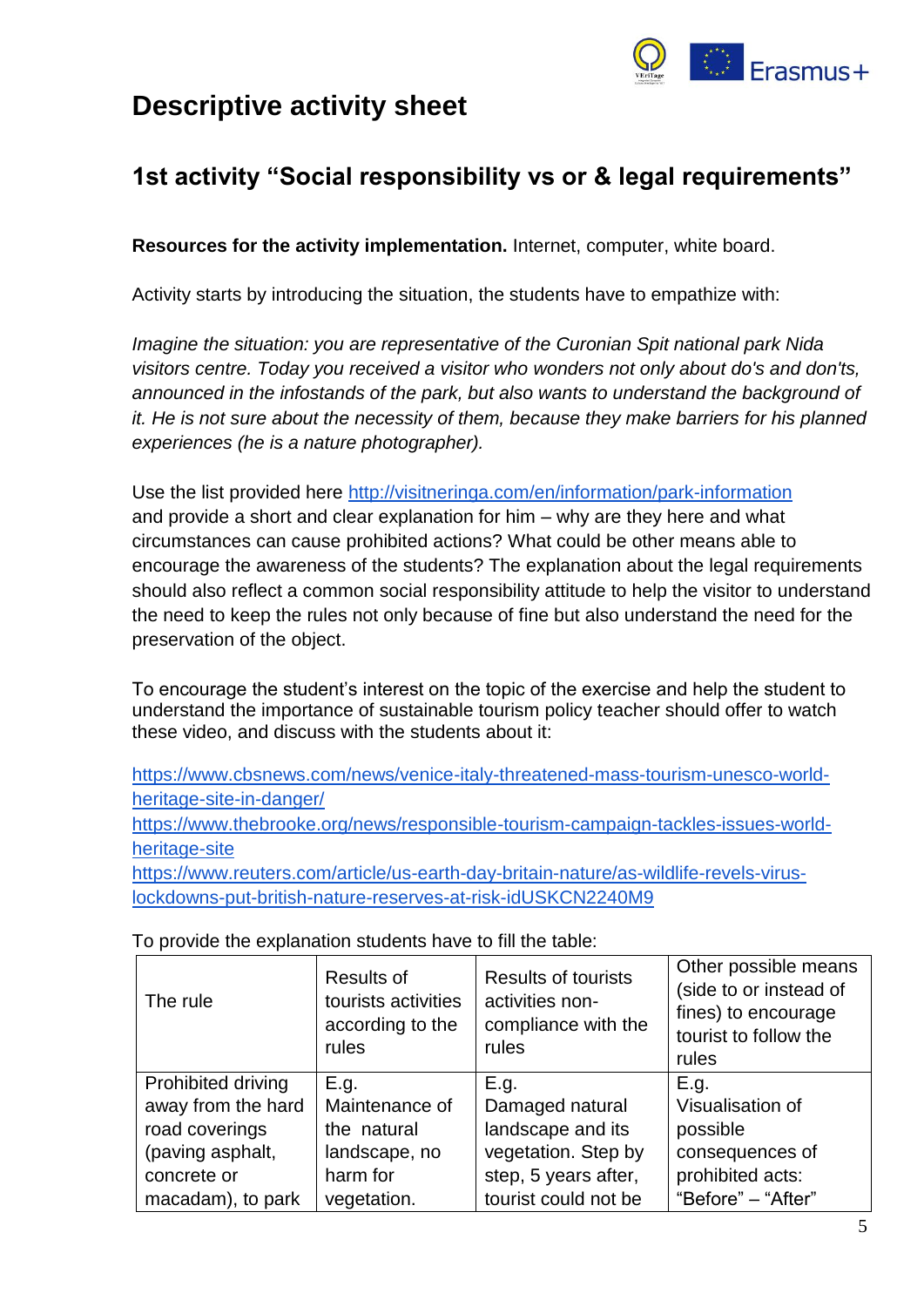



| motor vehicles at<br>the places not<br>intended for that | able to see unique<br>plants tipical to this<br>area. |  |
|----------------------------------------------------------|-------------------------------------------------------|--|
|                                                          |                                                       |  |

To increase the focus on developing students' communication skills the following activity can be added:

Discuss with the class:

What is a polite way to tell people about policies or rules? What can make it more effective:

- focusing on the thing;
- not accusing the person directly;
- giving another option;
- politely tone.

E.g. What sounds better: You can't park your car here *or* parking isn't permitted here?

Why? One sounds aggressive or like a personal attack; the other sounds neutral. Why is it more polite to focus on the thing or action than on the person? Because the person might not be aware of the rule, and it separates the person from the activity.

Discuss and identify the nouns or actions in the rules they just came up with, the policy and an option, if needed. Write on the board like the following:

| <b>Noun</b> | <b>Activity</b>                                 | <b>Policy</b>   | <b>Option</b>                                                |
|-------------|-------------------------------------------------|-----------------|--------------------------------------------------------------|
|             | parking away from<br>the hard road<br>coverings | is prohibited   | but You can park in<br>the signed parking<br>areas.          |
|             |                                                 |                 |                                                              |
|             |                                                 |                 |                                                              |
|             |                                                 |                 |                                                              |
|             |                                                 |                 |                                                              |
|             |                                                 |                 |                                                              |
| Dogs        | walking without dog-<br>leads and muzzles       | are not allowed | The dogs can be<br>walked with the dog-<br>leads and muzzle. |

## **Result of the activity.**

A table has been completed explaining the reasons for and consequences of the existing rules and making concrete proposals to encourage tourists to comply with them.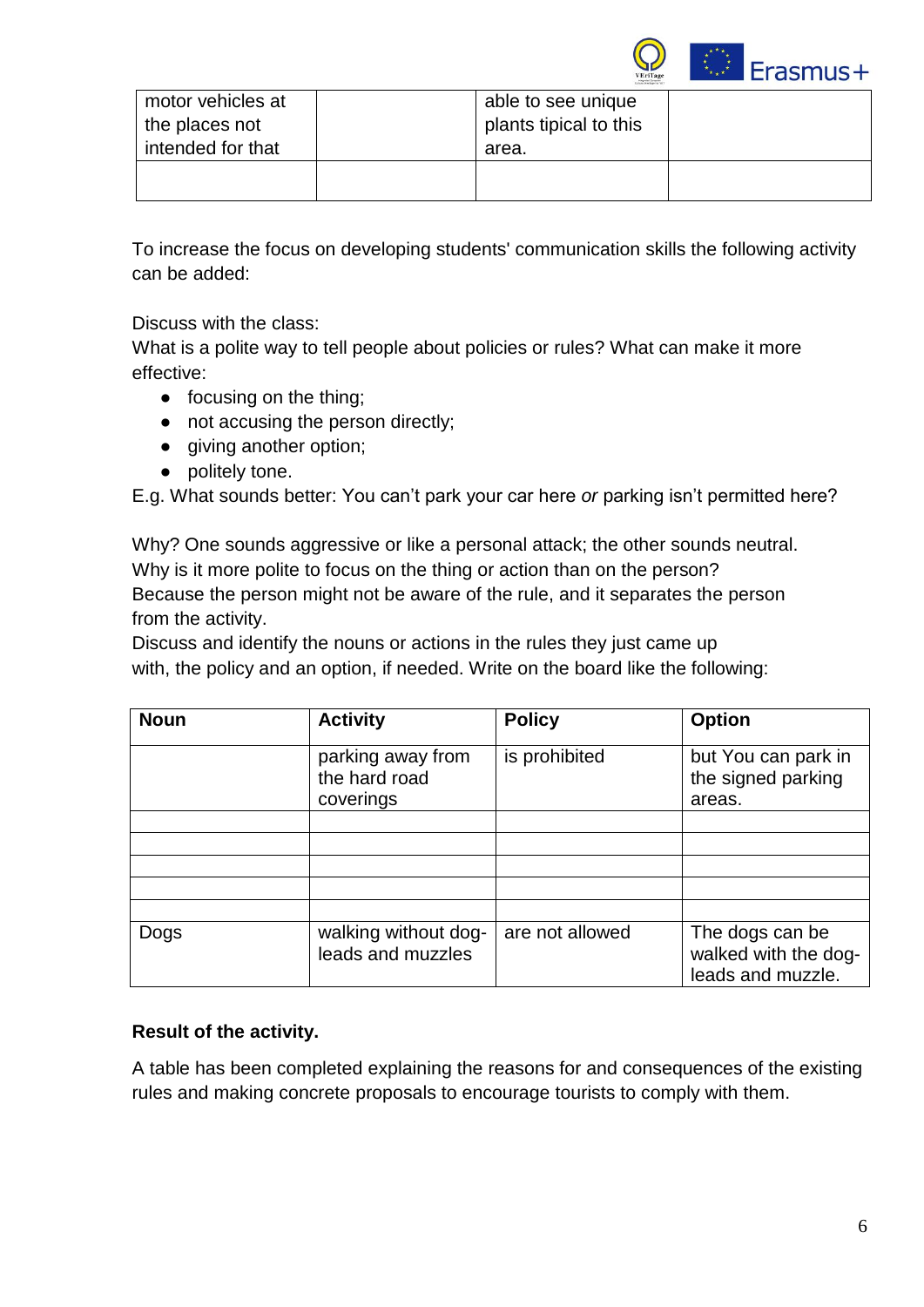

#### **Recommendations for the teacher:**

- The task could be organized individually also as a group work by the need (according to the entry level of the students).
- This task is based on the rules valid in a cultural heritage site in the country of its authors. Depending on the needs of the class / learning, it can be adapted using the rules for visiting any other relevant cultural heritage site.
- Encourage students to surf the internet and look for the textual or visual information that can illustrate the statements provided in the table.
- Think on other rules that can be actual to preserve this site.
- Offer the class to debate and choose the most convincing ideas / means that can work most efficiently to encourage tourists to follow the rules. The visualization of them can add additional value to this activity and lead to the deeper involvement of the students into the task/ awareness in cultural heritage sustainability policy.

This activity should help students to get acquainted with the local / EU policy to ensure the sustainability in the protected areas and possible negative effect of the uncontrolled mass tourism also develop these [key competences:](https://eur-lex.europa.eu/legal-content/EN/TXT/?uri=uriserv:OJ.C_.2018.189.01.0001.01.ENG)

#### **Literacy competence, by developing their skills:**

- to communicate and connect effectively with others, in an appropriate, creative and convincing way;
- to use different types of sources, to search for, collect and process information.

#### **Personal, social and learning to learn competence, by developing their skills:**

- to act under the code of conduct and rules of communication generally accepted in the class group activities;
- collaborate in teams and negotiate showing tolerance, expressing and understanding different viewpoints.

#### **Citizenship competence, by developing their skills:**

- awareness of the aims, values and policies of sustainable at the global level and their underlying causes;
- to engage effectively with others in common or public interest;
- to express support for sustainable lifestyle and to take responsibility for the environment.

#### **The evaluation of the activities of this stage:**

Based on the tasks of this activity, we suggest a number of assessment criteria that may be applicable during this stage.

1. Assessment in relation to the requirements of the particular subject (Law: ability to explain the rule. Literacy: ability to describe the measure)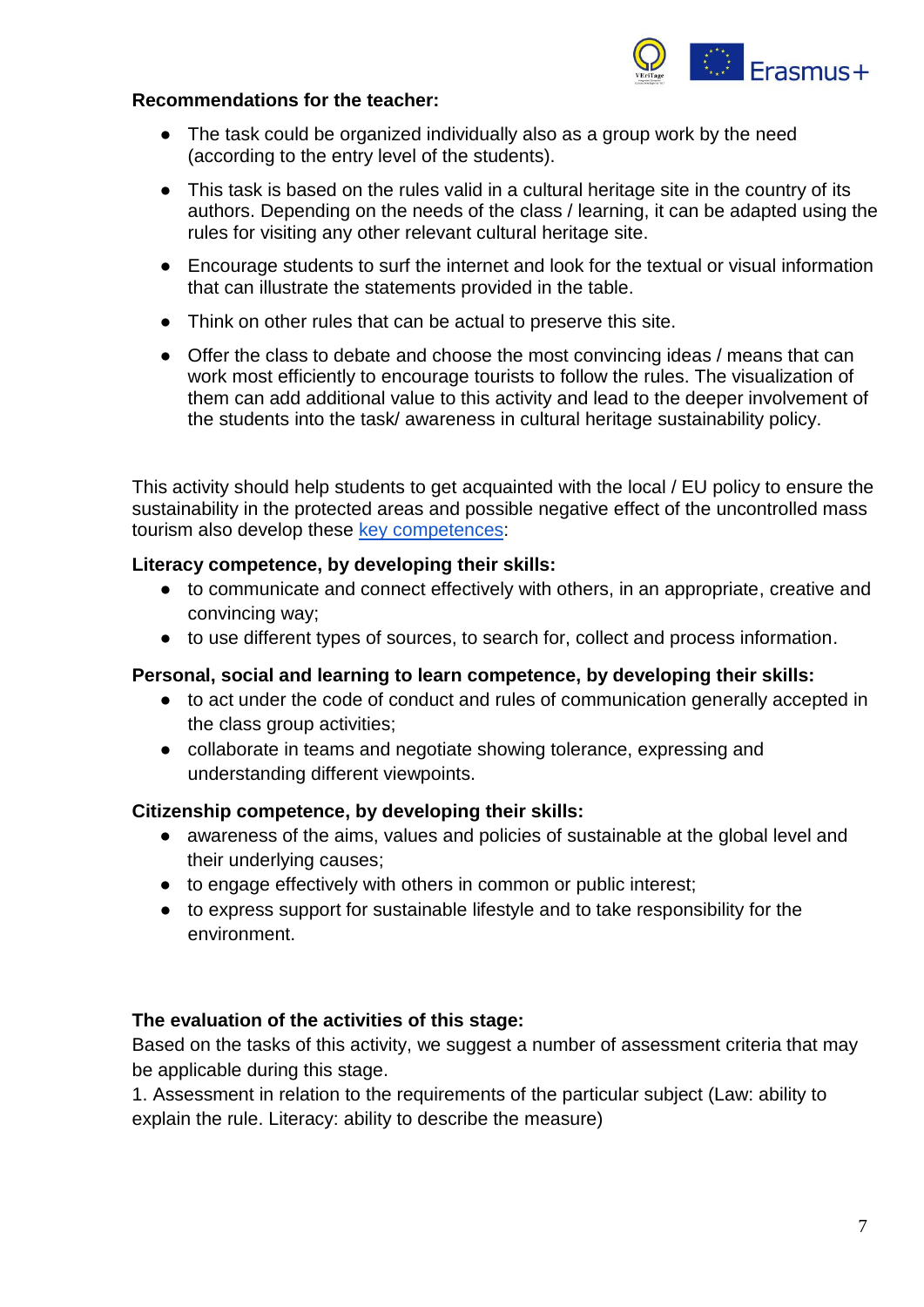

2. The whole task can be evaluated in the frame of group workflow – are the students involved in the activity, do they understand the task and can present their findings during it. The main criteria of such task evaluation should be presented to the class:

- Completeness of the statements / measure;
- Illustration of the statement / measure;
- Integrated approach on the social responsibility and legal requirements.

3. Use / refinement of skills attributed to specific key competences areas during this exercise also ability to apply the pre- and gained knowledge of different subjects:

## **Recommended evaluation of the skills related to the literacy competence:**

- statements and suggestions formulated in correc, logical and convincing way;
- the statements are based on facts.

## **Recommended evaluation of the skills related to the personal, social and learning to learn competence:**

- active participation in the class debates following the code of conduct and rules of communication generally accepted in the class group activities;
- demonstration of the ability to collaborate in teams and negotiate showing tolerance, expressing and understanding different viewpoints.

## **Recommended evaluation of the skills related to citizenship competence:**

- ability to express and describe the awareness of the aims, values and policies of sustainable at the global level and their underlying causes;
- ability to plan and describe the effective means in common or public interest.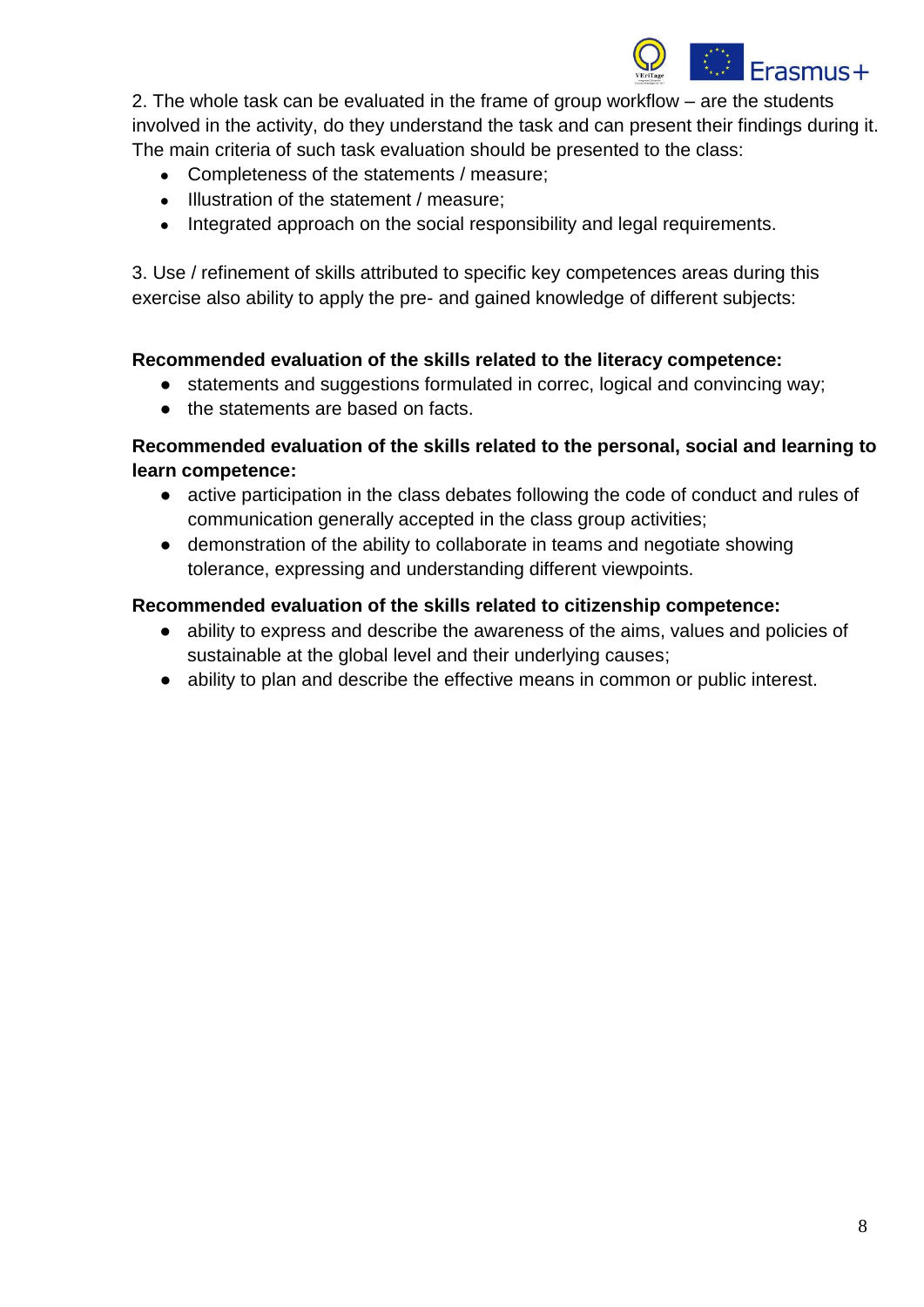

# <span id="page-8-0"></span>**2st activity "Preservation vs evolution"**

**Resources of the activity.** Network, computer, projector, white board.

Activity starts by introducing the situation, the students have to empathize with. You are representative of one of the following groups (class has to be divided into 4 groups):

- **Group 1**: group of the modern architects "We need modernism here the world moves forward" or businessmen eager to build a modern restaurant/hotel "it is 21st century outside the window!"
- **Group 2:** group of the conservative architects "We need to protect this pearl from the past – nothing can't be changed" *o*r representatives of protected area "People come to see the uniqueness of this place, not the sites of the modern world".

**Group 3:** local inhabitants – "We are tired to live in a museum".

**Group 4:** group of tourists – "It's a really nice place to visit!"

Use the information explored in the  $1<sup>st</sup>$  activity and prepare for debates.

After the debates are finished, write the main statements of each group on board and try to identify:

Is it possible to find a common, win-win solution for all or part of them?

| Group 1 | Group 2 | Group 3 | Group 4 | Possible general solution(-s) |
|---------|---------|---------|---------|-------------------------------|
|         |         |         |         |                               |
|         |         |         |         |                               |
|         |         |         |         |                               |

## **Result of the activity.**

Prepared and implemented debates, formulated conclusion and decision for the future steps.

## **Recommendations for the teacher:**

- The debates can be organized in a national or foreign language according to the goal/ topic of the lesson.
- Choose one of the topics for group 1 or 2 according to the program/ subject of a particular class.
- Examples of the debates organization You can find here:
	- ✔ <https://www.esldebates.com/a-teachers-guide-the-basics-of-a-classroom-debate/>
	- ✔ [https://www.euroclio.eu/wp-content/uploads/2020/02/Learning-to-Disagree-](https://www.euroclio.eu/wp-content/uploads/2020/02/Learning-to-Disagree-Teachers-Guide-2020.pdf)[Teachers-Guide-2020.pdf](https://www.euroclio.eu/wp-content/uploads/2020/02/Learning-to-Disagree-Teachers-Guide-2020.pdf) also, there are lots of information in national EU languages about it. Examples of on-line debates You can find here: [https://www.debatingeurope.eu/.](https://www.debatingeurope.eu/)
- According to the main topic of the exercise we recommend to direct the students to explore the subject by investigating 2 main directions: legal database of country and EU, which can help or put a barrier for their arguments and also positive or negative examples of nationally or internationally preserved sites, which was affected by one of these groups.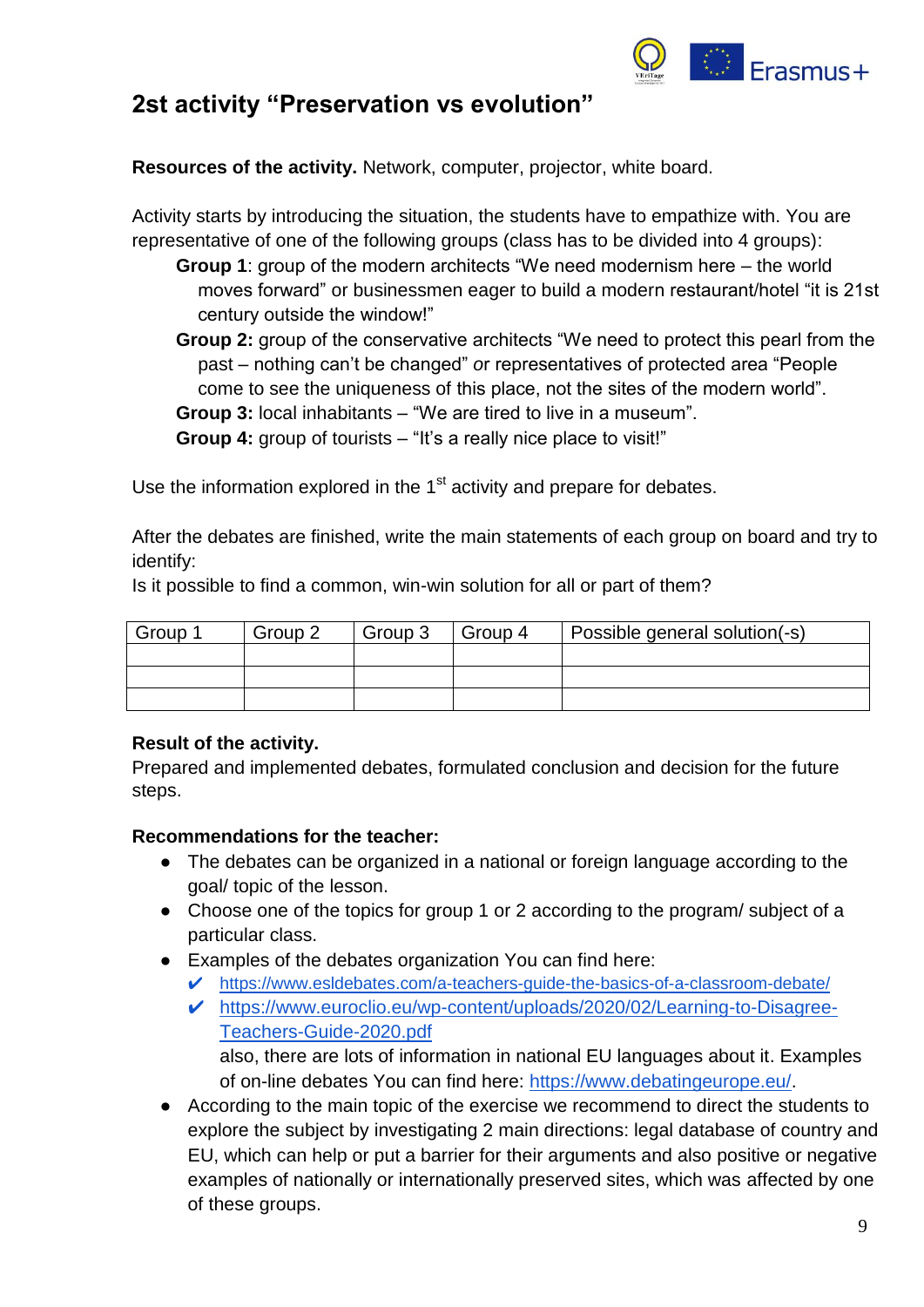

● According to the needs and goals of the lesson the debates activity can be substituted in essay writing or preparation of the poster for the strike, organized by one of these groups – in this case we recommend to explore the topic also in this additional direction: What are the main national requirements for the strike organization? What are legal requirements, the group, initiating the strike, should follow?

This activity should help students to broaden their knowledge about legal requirements valid in the preserved sites, explore topic from the different points of view, develop skills to substantiate their statements with legal arguments and practical examples also develop these [key competences:](https://eur-lex.europa.eu/legal-content/EN/TXT/?uri=uriserv:OJ.C_.2018.189.01.0001.01.ENG)

## **Literacy competence/ Multilingual competence, by developing their skills:**

- to identify, understand, interpret facts and opinions in written and oral form;
- to use the different types of sources legal databases, articles, researches;
- to find and use visual and digital materials across disciplines and contexts, in a national and foreign language;
- to distinguish and use different types of sources supporting their arguments;
- to formulate and express findings and arguments in a convincing way appropriate to the context, demonstrate critical thinking and ability to assess information;
- to understand and use language in a positive and socially responsible manner.

#### **Personal, social and learning to learn competence, by developing their skills:**

- to work with others in a constructive way;
- to focus, deal with complexity, critically reflect and make decisions;
- to communicate constructively, collaborate in team and negotiate also show tolerance, express and understand different viewpoints.

#### **Citizenship competence, by developing their skills:**

- to think critically and apply problem solving skills;
- to obtain and apply the knowledge of basic concepts and phenomena relating individuals, groups, work organisations, society, economy and culture;
- to seek solutions and respond to the needs of different social groups and sustainable social development policies;
- the ability to engage effectively with others in common or public interest, including the sustainable development of society;
- to develop arguments for constructive participation in community activities, as well as provide proposals for local, national and European level decisions.

#### **The evaluation of the activities of this stage:**

Based on the tasks of this activity, we suggest a number of assessment criteria that may be applicable during this stage.

1. Assessment in relation to the requirements of the particular subject (Foreign language: ability to formulate statements and express them. Law: ability to find and apply the proper legislation, find the possible decisions based on it. Subject related to environmental protection: ability to apply the knowledge/ reflect the topic related arguments within the debates).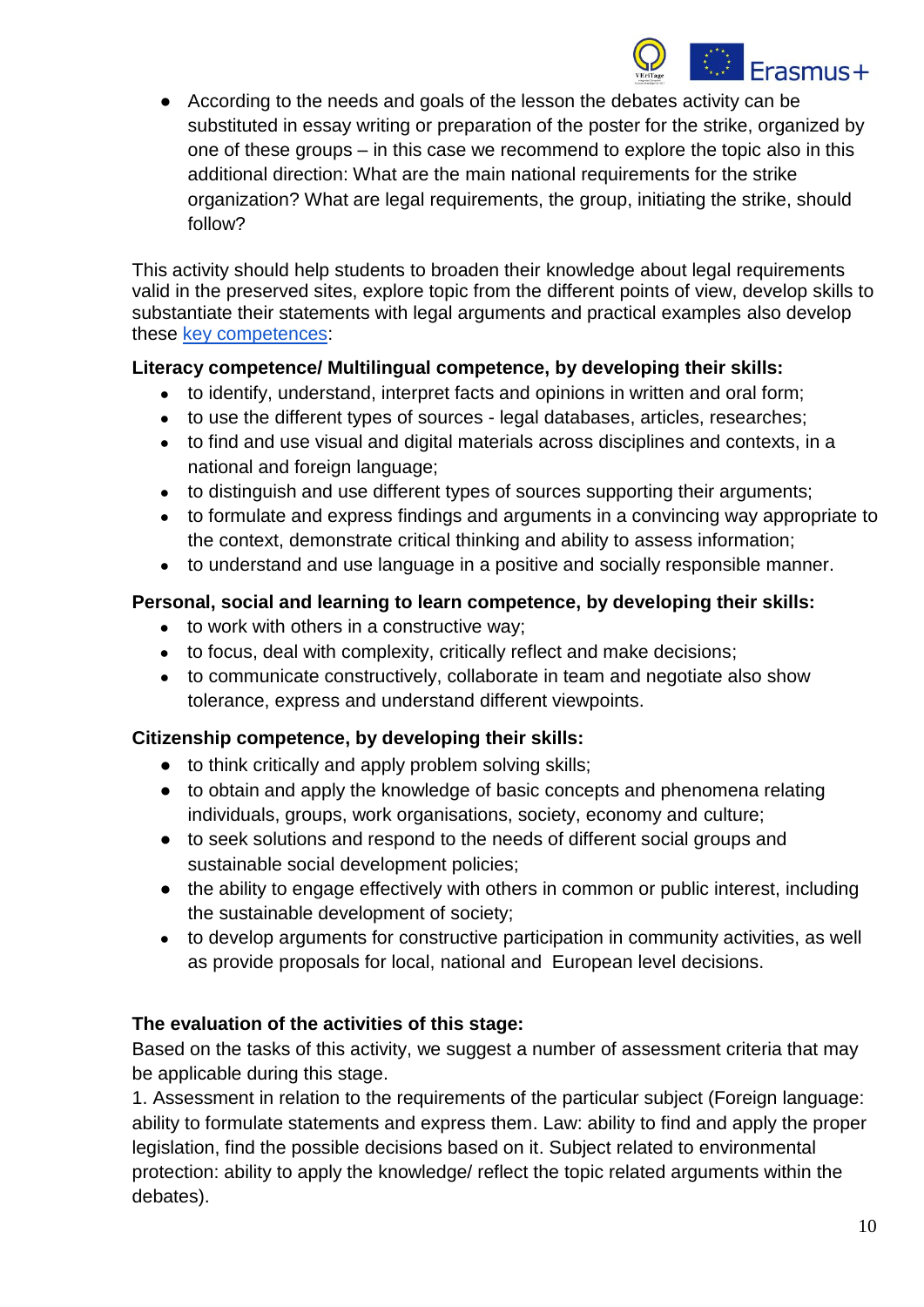

2. The whole task can be evaluated in the frame of the debate process. The main criteria of such task evaluation should be agreed to be presented to the class. Examples of it can be found here:

[https://www.niu.edu/facdev/\\_pdf/guide/strategies/classroom\\_debate\\_rubric.pdf](https://www.niu.edu/facdev/_pdf/guide/strategies/classroom_debate_rubric.pdf) https://www.academia.edu/2712164/The How and Why of Debates in Teaching and **[Assessment](https://www.academia.edu/2712164/The_How_and_Why_of_Debates_in_Teaching_and_Assessment)** 

3. Use / refinement of skills attributed to specific key competences areas during this exercise also ability to apply the pre- and gained knowledge of different subjects:

## **Recommended evaluation of the skills related to the literacy competence/ multilingual competence:**

- the presented findings are in line with the provided task/topic;
- different reliable sources are used to collect information;
- students are able to motivate reasonably their arguments;
- the provided info is essential, clear, valid and systemized;
- the provided arguments are related to the discussion flow.

## **Recommended evaluation of the skills related to the personal, social and learning to learn competence:**

- constructive participation in a group work is showed;
- tolerance, understanding different viewpoints are showed;
- a problem solving attitude is demonstrated during the debates session.

## **Recommended evaluation of the skills related to the citizenship competence:**

- critical thinking and problem solving skills were demonstrated;
- arguments reflecting constructive participation in community activities of a particular social group, as well as proposals for local, national and European level decisions are formulated and expressed clearly;
- awareness of national / Europe sustainable development policy is demonstrated;
- knowledge of basic concepts and phenomena relating individuals, groups, work organisations, society, economy and culture apre demonstrated;
- eagerness to participate constructively and to seek solutions respond to the needs of different social groups also in line with sustainable societal development policies can be identified;
- the ability to engage effectively with others in common or public interest, including the sustainable development of society.